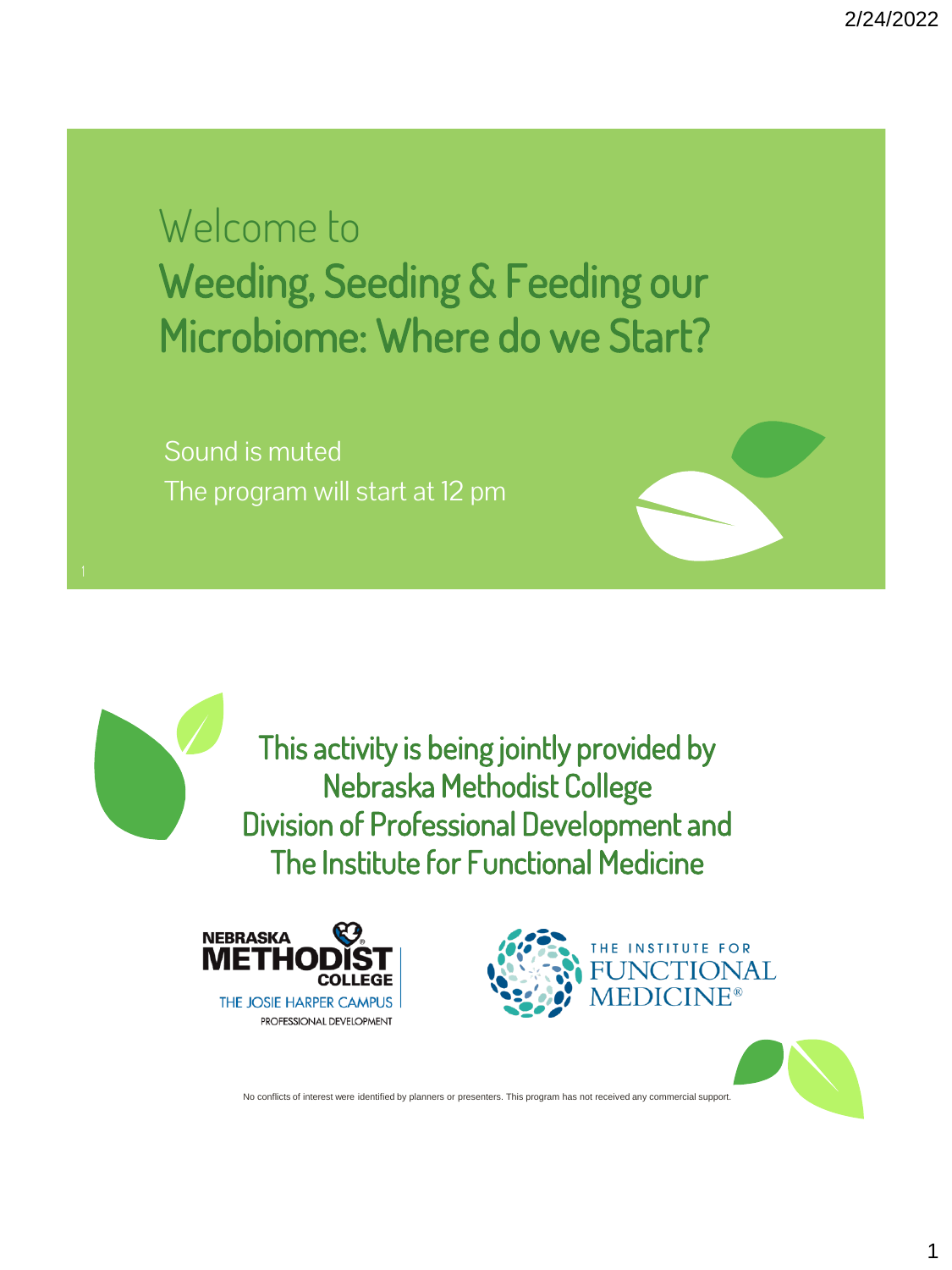

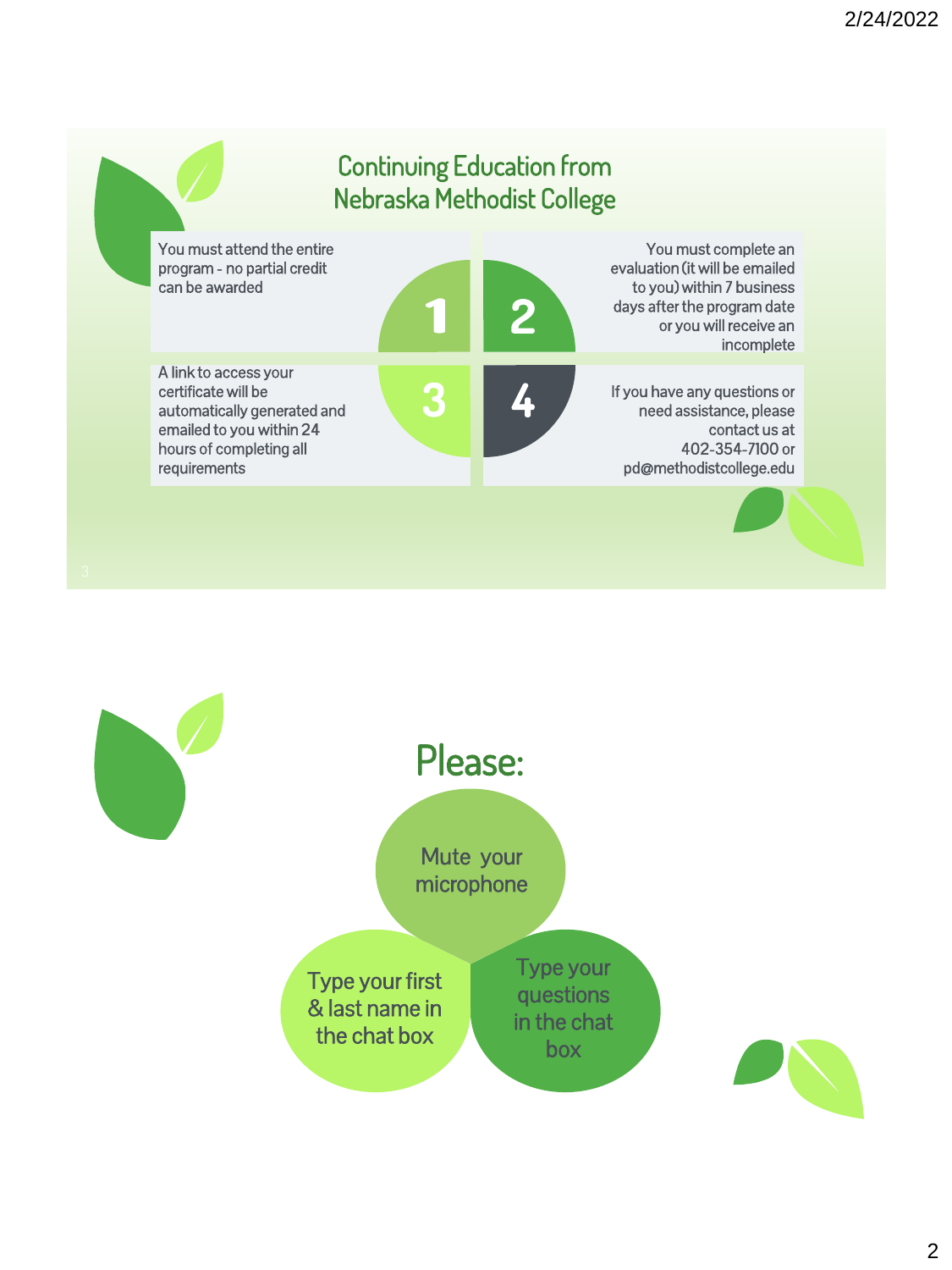# Handouts

To access today's handouts follow this link https://bit.ly/3sgATgY, or

scan this QR code:





#### Subscribe to our CE emails!

methodistcollege.edu/pd-subscribe or scan this QR code:

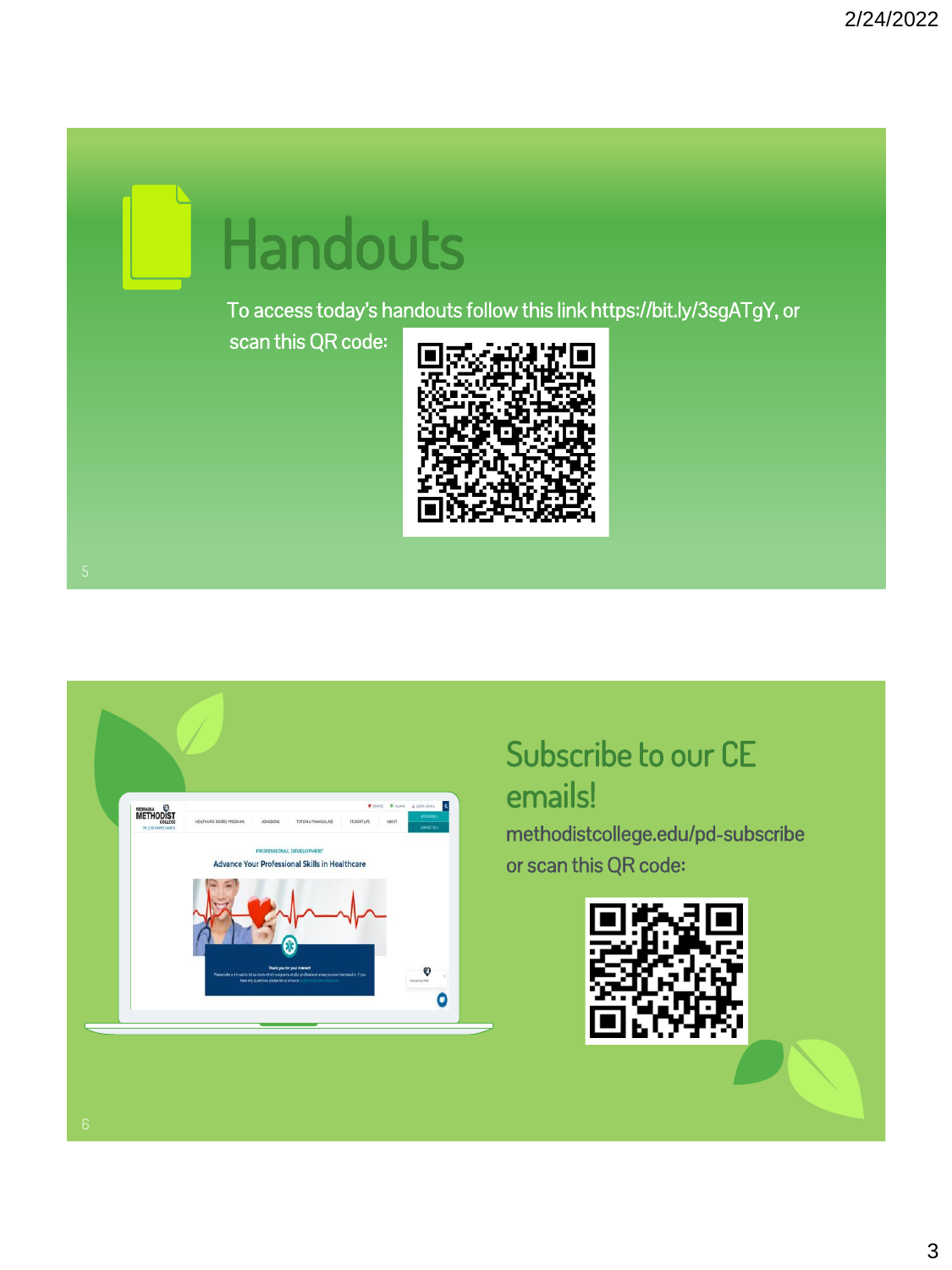

## Session 2:

Weeding, Seeding & Feeding our Microbiome: Creating a Bountiful Harvest Friday, May 27, 2022, 12:00 PM to 1:15 PM



### You might like these online CE programs!

Lifestyle Medicine and Gut Microbiome



Lifestyle: The Best Medicine